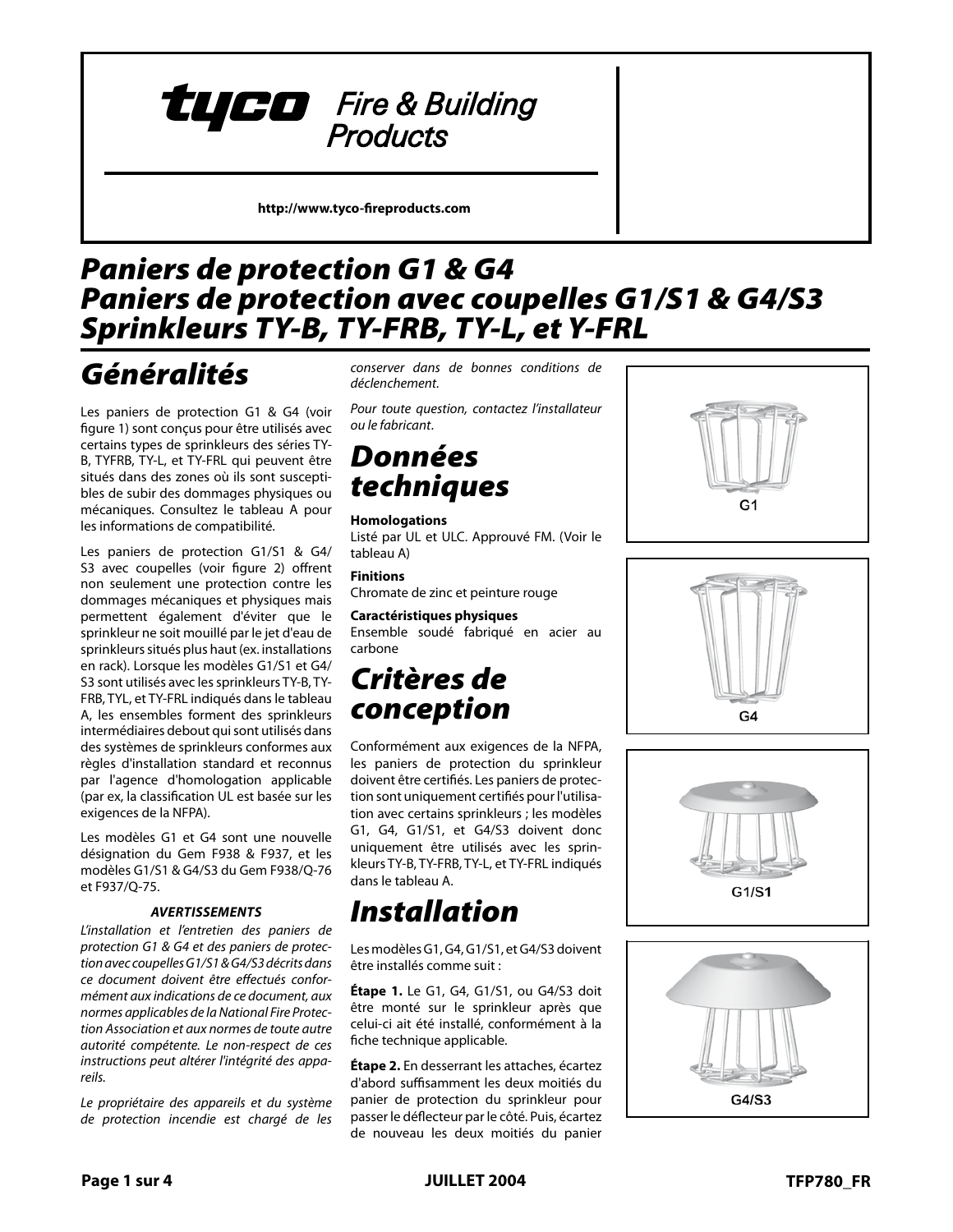| SÉRIES DE<br><b>SPRINKLEURS</b> | $N^{\circ}$ Série<br><b>TFP</b> | $N^{\circ}$ SÉRIE<br><b>GEM</b> | $N^{\circ}$ SÉRIE<br><b>STAR</b> | <b>TYPE DE</b><br>SPRINKLEUR | <b>FACTEUR-K DU</b><br>SPRINKLEUR | <b>EMPLACEMENT</b><br>DU MONTAGE | MODÈLE DU<br><b>PANIER</b><br>(HOMOLO-<br><b>GATIONS)</b> | MODÈLE DU<br>PANIER AVEC<br><b>COUPELLE</b><br>(HOMOLO-<br>GATIONS) |
|---------------------------------|---------------------------------|---------------------------------|----------------------------------|------------------------------|-----------------------------------|----------------------------------|-----------------------------------------------------------|---------------------------------------------------------------------|
| TY-B                            | TY1151                          | G7530                           | -                                | Debout                       | 40                                | Fin du filetage                  | G1(1)                                                     | N/A                                                                 |
|                                 | TY1251                          | G7531                           |                                  | Pendant                      | 40                                | Fin du filetage                  | G1(1)                                                     | N/A                                                                 |
|                                 | TY3151                          | G7570                           | $\overline{\phantom{0}}$         | <b>Debout</b>                | 80                                | Fin du filetage                  | G1(1, 2)                                                  | G1/S1(1)                                                            |
|                                 | TY3251                          | G7571                           | -                                | Pendant                      | 80                                | Fin du filetage                  | G1(1, 2)                                                  | N/A                                                                 |
|                                 | TY4851                          | G7560                           | $\qquad \qquad -$                | Debout                       | 115 (1/2" NPT)                    | Fin du filetage                  | G1(1, 2)                                                  | N/A                                                                 |
|                                 | TY4951                          | G7561                           | -                                | Pendant                      | 115 (1/2" NPT)                    | Fin du filetage                  | G1(1, 2)                                                  | N/A                                                                 |
|                                 | TY4151                          | G7590                           | -                                | Debout                       | 115 (3/4" NPT)                    | Fin du filetage                  | G1(1, 2)                                                  | G1/S1(1)                                                            |
|                                 | TY4251                          | G7591                           | $\equiv$                         | Pendant                      | 115 (3/4" NPT)                    | Fin du filetage                  | G1(1, 2)                                                  | N/A                                                                 |
|                                 | TY3351                          | G7578                           | $\overline{\phantom{0}}$         | <b>SWH</b>                   | 80                                | Fin du filetage                  | G4(1)                                                     | N/A                                                                 |
|                                 | TY3451                          | G7575                           | $\overline{\phantom{0}}$         | SWV                          | 80                                | Fin du filetage                  | G4(1)                                                     | N/A                                                                 |
| TY-FRB                          | TY1131                          | G7330                           | $\equiv$                         | Debout                       | 40                                | Fin du filetage                  | G1(1)                                                     | N/A                                                                 |
|                                 | TY1231                          | G7331                           | -                                | Pendant                      | 40                                | Fin du filetage                  | G1(1)                                                     | N/A                                                                 |
|                                 | TY3131                          | G7370                           |                                  | Debout                       | 80                                | Fin du filetage                  | G1(1, 2)                                                  | G1/S1(1)                                                            |
|                                 | TY3231                          | G7371                           | $\overline{\phantom{0}}$         | Pendant                      | 80                                | Fin du filetage                  | G1(1, 2)                                                  | N/A                                                                 |
|                                 | TY4131                          | G7390                           |                                  | Debout                       | 115 (3/4" NPT)                    | Fin du filetage                  | G1(1, 2)                                                  | G1/S1(1)                                                            |
|                                 | TY4231                          | G7391                           |                                  | Pendant                      | 115 (3/4" NPT)                    | Fin du filetage                  | G1(1)                                                     | N/A                                                                 |
|                                 | TY3331                          | G7378                           | $\overline{\phantom{0}}$         | SWH                          | 80                                | Fin du filetage                  | G4(1)                                                     | N/A                                                                 |
|                                 | TY3431                          | G7375                           |                                  | SWV                          | 80                                | Fin du filetage                  | G4(1)                                                     | N/A                                                                 |
| TY-L                            | TY3111                          | G3111                           | S1800                            | Debout                       | 80                                | Zone de serrage                  | G1(2) & G4(1)                                             | G4/S3(1)                                                            |
|                                 | TY3211                          | G3112                           | S1801                            | Pendant                      | 80                                | Zone de serrage                  | G1(2) & G4(1)                                             | N/A                                                                 |
|                                 | TY3311                          | G3113                           | S1803                            | <b>SWH</b>                   | 80                                | Zone de serrage                  |                                                           | N/A                                                                 |
|                                 | TY4811                          | -                               | S1805                            | Debout                       | 115 (1/2" NPT)                    | Zone de serrage                  | G4(1, 2)                                                  | G4/S3(1)                                                            |
|                                 | TY4911                          | $\equiv$                        | S1806                            | Pendant                      | 115 (1/2" NPT)                    | Zone de serrage                  | G4(1)                                                     | N/A                                                                 |
|                                 | TY4111                          | G3101                           | S1810                            | Debout                       | 115 (3/4" NPT)                    | Zone de serrage                  | G4(1, 2)                                                  | G4/S3(1)                                                            |
|                                 | TY4211                          | G3102                           | S1811                            | Pendant                      | 115 (3/4" NPT)                    | Zone de serrage                  | G4(1)                                                     | N/A                                                                 |
| TY-FRL                          | TY1121                          | G8973                           | S1879                            | Debout                       | 40                                | Zone de serrage                  | G4(1)                                                     | N/A                                                                 |
|                                 | TY1221                          | G8971                           | S1880                            | Pendant                      | 40                                | Zone de serrage                  | G4(1)                                                     | N/A                                                                 |
|                                 | TY3121                          | G8974                           | S1864                            | Debout                       | 80                                | Zone de serrage                  | G4(1, 2)                                                  | G4/S3(1)                                                            |
|                                 | TY3221                          | G8972                           | S1865                            | Pendant                      | 80                                | Zone de serrage                  | G4(1)                                                     | N/A                                                                 |
|                                 | TY3321                          | G8946                           | S1878                            | <b>SWH</b>                   | 80                                | Zone de serrage                  | G4(1)                                                     | N/A                                                                 |
|                                 | TY4121                          | G8174                           | S1866                            | Debout                       | 115 (3/4" NPT)                    | Zone de serrage                  | G4(1, 2)                                                  | G4/S3(1)                                                            |
|                                 | TY4221                          | G8172                           | S1867                            | Pendant                      | 115 (3/4" NPT)                    | Zone de serrage                  | G4(1)                                                     | N/A                                                                 |

#### LOGAI IONS ET KEMARQUES : 1. **HOMOLOGATIONS ET REMARQUES :**

1. Appartenant à la liste du matériel homologué Underwriters Laboratories, Inc. Noted in the form of the springler.

2. Homologué par la Factory Mutual Research Corporation.

N/A Non applicable pour le sprinkleur indiqué.

**TABLE A — LABORATORY LISTINGS AND APPROVALS** Pas de n° de série (SIN), certification ou homologation

*TABLEAU A - HOMOLOGATIONS ET CERTIFICATIONS* 

suffisamment pour passer par-dessus la « fin du filetage » ou la « zone de serrage » du 2. sprinkleur, selon le cas. (Reportez-vous au tableau A, ainsi qu'aux figures 1 et 2.)

t<br>Clippe 2 Decitionnes le papier sur la section **Étape 3.** Positionnez le panier sur la section de la « fin du filetage » ou la « zone de serrage » du sprinkleur, selon le cas, engagez<br>. les attaches puis faites-les glisser jusqu'à ce qu'elles soient positionnées contre le socle

pour terminer l'installation comme indiqué sur les figures 1 et 2.

in order to be considered fully seated Pour vous aider à faire glisser les attaches, l'outil d'installation du panier de protection peut être utilisé comme indiqué sur la figure 3. Par ailleurs, des pinces peuvent être utilisées pour faciliter l'installation finale des attaches.

### *REMARQUES*

*Les attaches doivent être positionnées contre le socle pour être entièrement insérées et pour terminer l'installation.*

*Les modèles G1,G4, G1/S1, et G4/S3 peuvent être disposés dans toute position par rapport aux bras du corps du sprinkleur.*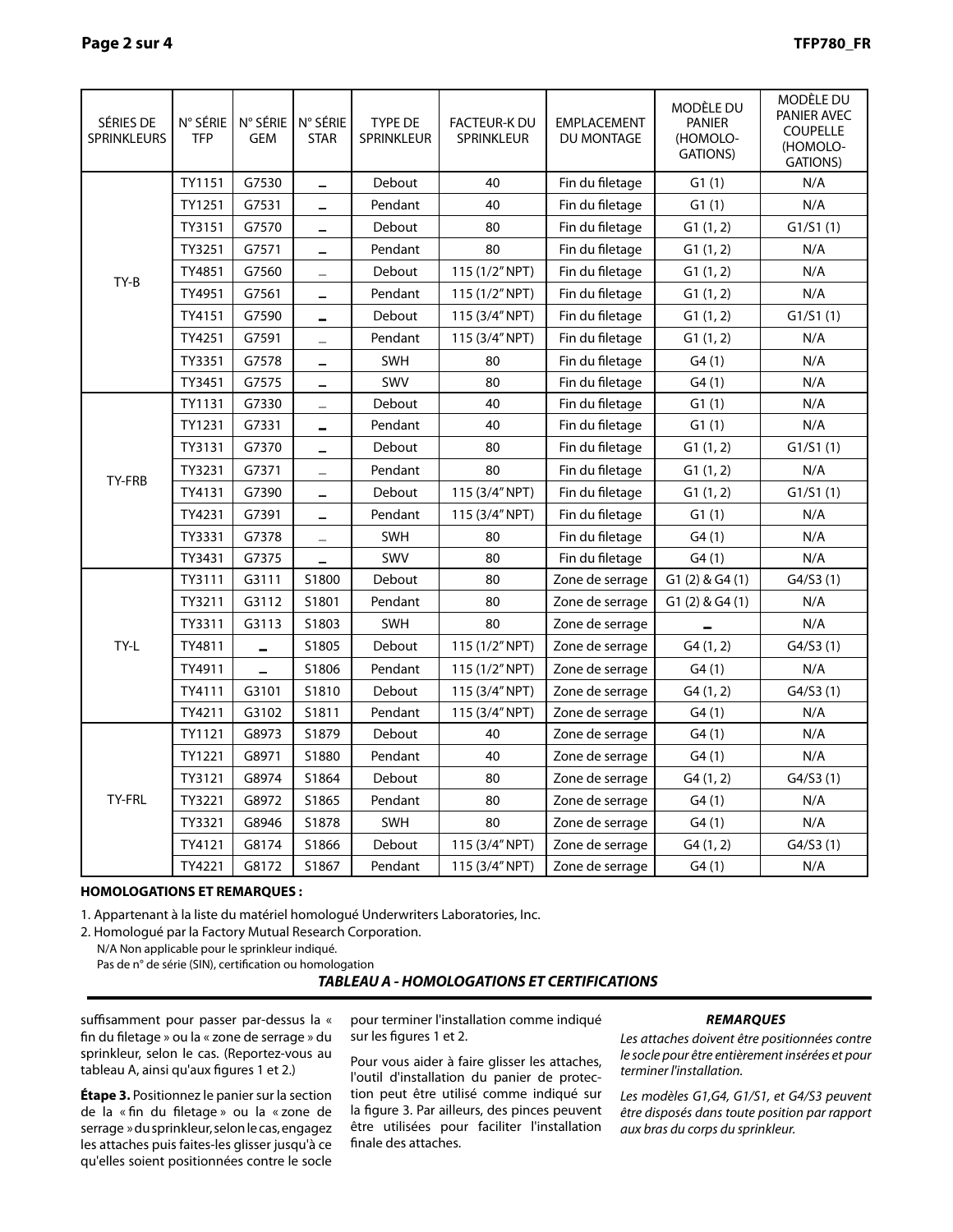

avec un sprinkleur TY-B  $\overline{\phantom{a}}$  avec un sprinkleur TY-L avec un sprinkleur TY-L



# *Care and Soins et Maintenance entretien*

Les modèles G1, G4, G1/S1, et G4/S3 ne Les modelles G1, G4, G1/51, et G4/55 neutre<br>requièrent pas d'entretien régulier ; cepenequierent pas d'entretien régulier , cepen dant, la bonne installation des paniers de protection doit être vérifiée au cours de l'inspection visuelle annuelle des sprinkleurs.

Le propriétaire doit vérifier que l'inspection, la mise à l'essai et l'entretien de son système de protection incendie, ainsi que les appareils, sont conformes aux indications de

ce document, aux normes applicables de la National Fire Protection Association (p. ex. NFPA 25) et aux normes de toute autre stational Fire Protection Counter the National Fire Protection autorité compétente. Pour toute question,<br>contentes l'installateur en la fabricant du contactez l'installateur ou le fabricant du authorities having jurisdiction. The in-

Il est recommandé que les systèmes de facturer showed be contacted relative to the contact relationship of the contact relationship of the contact r<br>International contact relationship of the contact relationship of the contact relationship of the contact rela sprinkleurs automatiques soient vérifiés, pection qualifié.  $s_{\rm{max}}$  systems before its inspected, i.e., i.e., i.e., i.e., i.e., i.e., i.e., i.e., i.e., i.e., i.e., i.e., i.e., i.e., i.e., i.e., i.e., i.e., i.e., i.e., i.e., i.e., i.e., i.e., i.e., i.e., i.e., i.e., i.e., i.e., i testés et entretenus par un service d'ins-

# *Limited Garantie limitée*

*Warranty* Les produits fabriqués par Tyco Fire Products some garantis uniquement of l'acheteur original pendant une durée de dix (10) ans contre tout défaut de pièces et de main-d'œuvre, s'ils ont été payés et ont été installés et entretenus dans des conditions normales d'utilisation et de service. Cette garantie expire dix (10) ans après la date d'expédition de la part de Tyco Fire ment by Tycomorre de la part de 1,900 met<br>Products. Aucune garantie ne couvre les rroducts. Algebre garante ne courre les Products sont garantis uniquement à entreprises n'étant pas affiliées au groupe